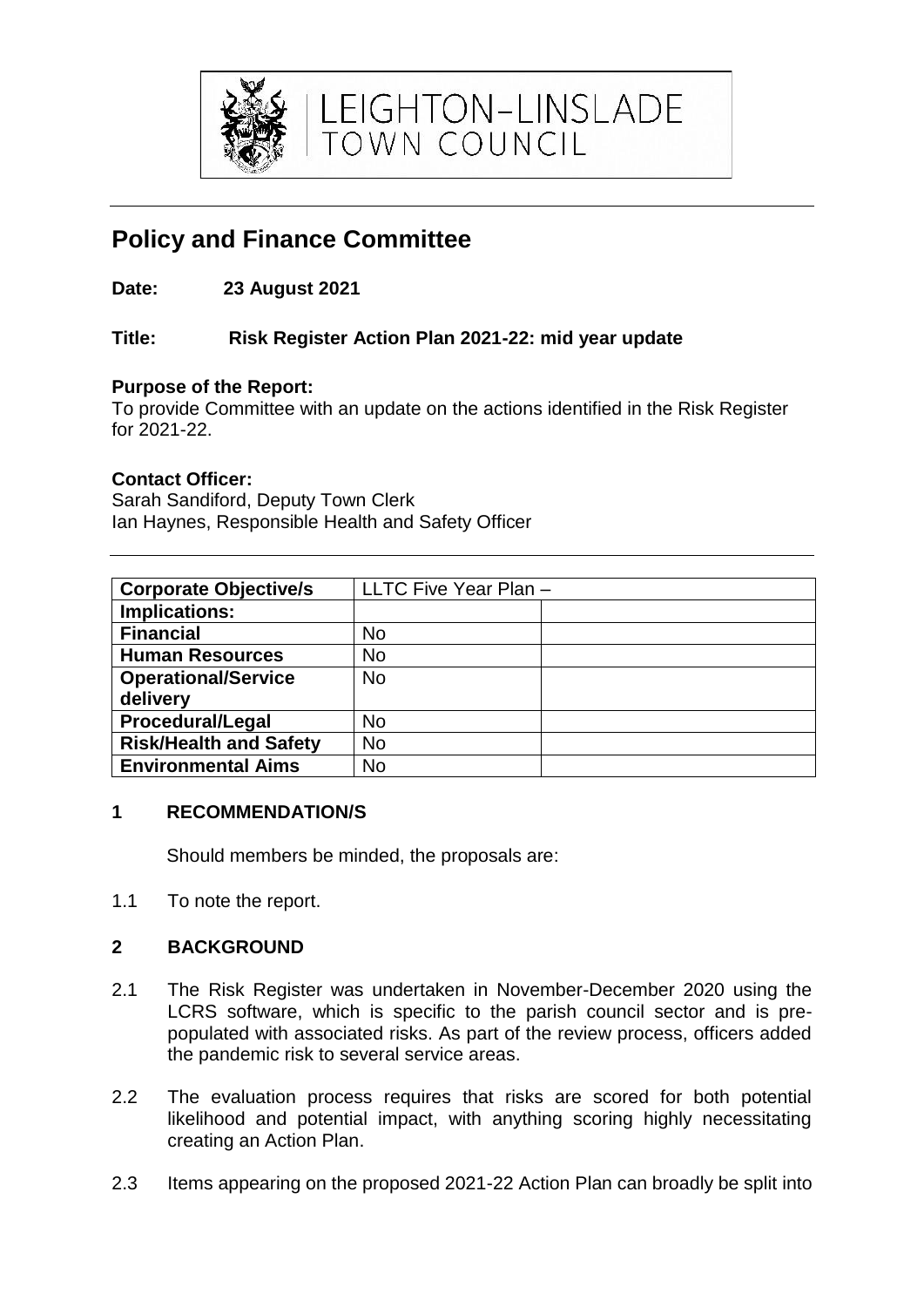two sections: those relating to the current Covid-19 pandemic and those about other areas.

#### **Pandemic:**

Risk areas for ongoing monitoring and reporting back to Council include Council meetings, risk assessment, the duty of care to staff, events, market, play areas, public buildings, TACTIC and public conveniences.

#### **Other risks:**

These can be divided into items carried forward from 2020-21 (delayed due to the impact of the pandemic) and those which are new.

Carried forward from 2020-21: social media security, operational procedures, GDPR including data protection audit (across all service areas and including Tactic as separate considerations apply to protect young people).

New actions for 2021-22: land east of Leighton-Linslade, bye-laws, headstones safety survey, review of investment policy, protocol for funding/donations, tenyear buildings maintenance plan and skate park (nearing the end of life expectancy).

2.4 The Risk Register and Action Plan for 2021-2022 were reviewed by Committee on 18 January 2021 and endorsed by Council on 25 January 2021.

## **3 MID-YEAR UPDATE**

3.1 The table below summarises the position halfway through the year since Council endorsed the action plan.

| Pandemic impact        | • Quarterly income/expenditure reported to<br>committees |
|------------------------|----------------------------------------------------------|
|                        | • Venue hire bookings resumed from May '21               |
|                        | • Positive outlook for the market with potential         |
|                        | for casual traders to become permanent                   |
|                        | • Face to face meetings have resumed                     |
|                        | • Many staff now returned to office working              |
|                        | with all scheduled to return by early                    |
|                        | September                                                |
|                        | • Restrictions lifted on play areas and gyms             |
|                        | • Events adapted during Government "road                 |
|                        | map" and restrictions now largely lifted                 |
| Land east of Leighton- | Governance review requested of CBC                       |
| Linslade               | CBC S106 officers asked for updates                      |
|                        | <b>Presentation due to Partnership Committee</b>         |
|                        | on 9 September                                           |
|                        | Recent review of a reserved matters                      |
|                        | application by Planning & Transport with a               |
|                        | request to CBC to appoint a nominee for                  |